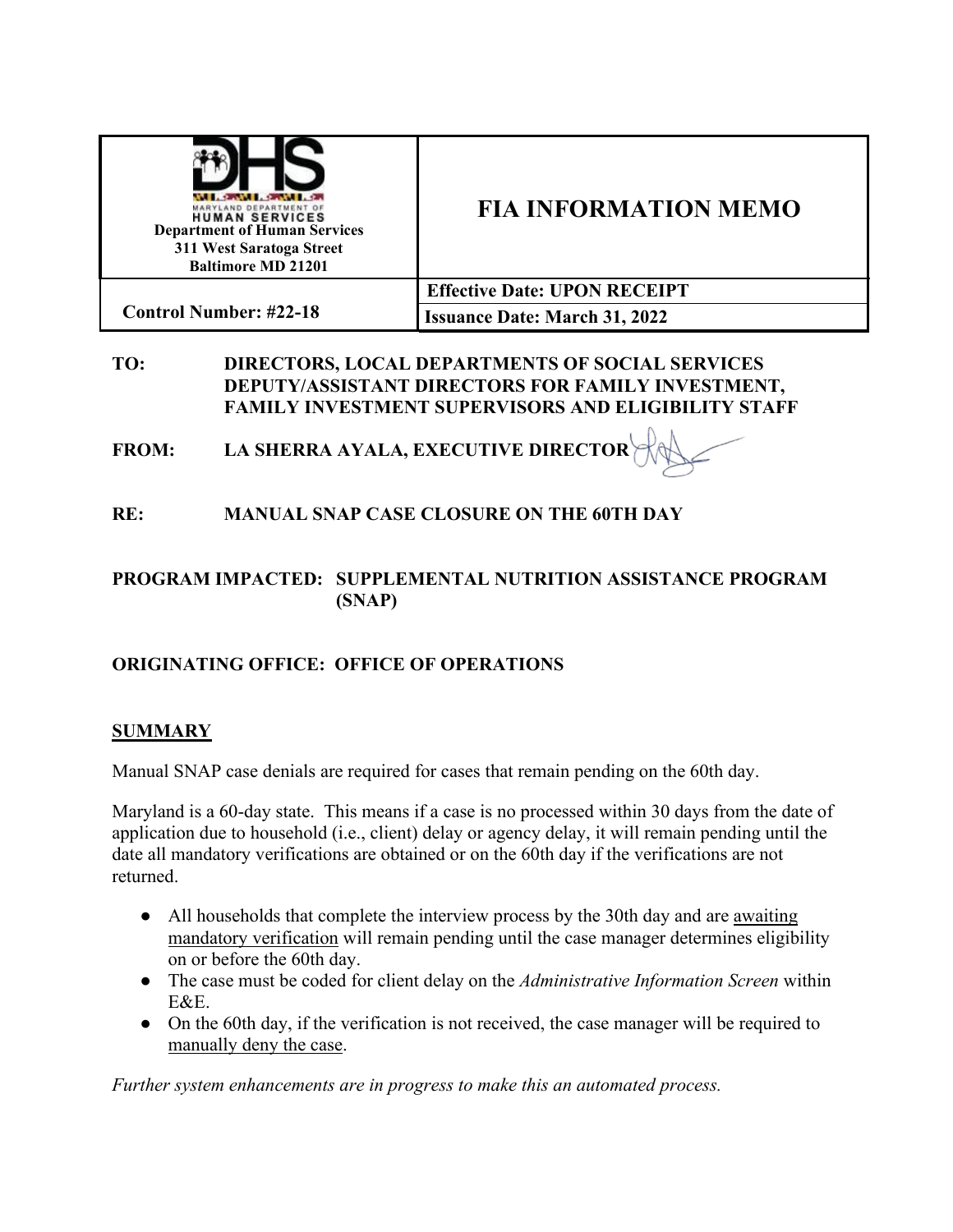**NOTE:** Households who have completed an interview and provided all mandatory verification on or before the 30th day **must** be processed upon receipt, **but no later than the 30th day**.

**REMINDER**: The household caused delay must be coded "CLIENT DELAY" on the *Administrative Information Screen* if the customer does not provide the mandatory verification by the 30th day.

#### Policy reminder:

[SNAP Manual Section 406.4](https://dhs.maryland.gov/documents/Manuals/FSP%20(Food%20Supplement%20Program)%20Manual/406%20Normal%20Processing%20Standards/406-Normal-Processing-rev-JULY-2020.pdf) - Delays in Processing

If the local department does not determine a household's eligibility and provide an opportunity to participate within 30 days of the date the application was filed, apply the policies that follow to make the determination of fault.

- 1. Household at Fault:
	- a. A household is at fault for a delay in processing when the local department takes all the actions required under normal processing procedures, but the household has not completed its requirements.
	- b. Interviews.
		- i. For households that fail to appear for an interview, the local department must advise that the responsibility rests with the household to schedule a second interview.
		- ii. If the household contacts the agency within the 30-day processing time, the agency must schedule a second interview.
		- iii. If the household fails to schedule a second interview, postpones the interview, or cannot schedule it until after the 20th day but before the 30th day, the household must appear for the interview, provide required verifications, and complete work registration by the 30th day following application. If the household does not do this, the delay is the household fault.
- 2. Agency at Fault:
	- a. The local department is at fault if it does not follow the processing guidelines or fails in some other way to complete the process even though the household has completed all program requirements.

Resource: [IM# 21-21 Mandatory Verification Matrix Per program;](https://dhs.maryland.gov/documents/FIA/Action%20Transmittals-AT%20-%20Information%20Memo-IM/AT2021/21-21-IM-Mandatory-Verification-Matrix-Per-Program.-attachments.pdf) [SNAP Manual Section 406](https://dhs.maryland.gov/documents/Manuals/FSP%20(Food%20Supplement%20Program)%20Manual/406%20Normal%20Processing%20Standards/406-Normal-Processing-rev-JULY-2020.pdf)

### **INQUIRIES:**

Please direct policy questions to FIA Policy by completing the [FIA Policy Information Request](https://kb.dhs.maryland.gov/family-investment-administration/contact-us-with-your-fia-program-eligibility-policy-question/)  [Form](https://kb.dhs.maryland.gov/family-investment-administration/contact-us-with-your-fia-program-eligibility-policy-question/) found on Knowledge Base or via email at  $f_{1a,policy@maryland.gov}$  for Montgomery County only.